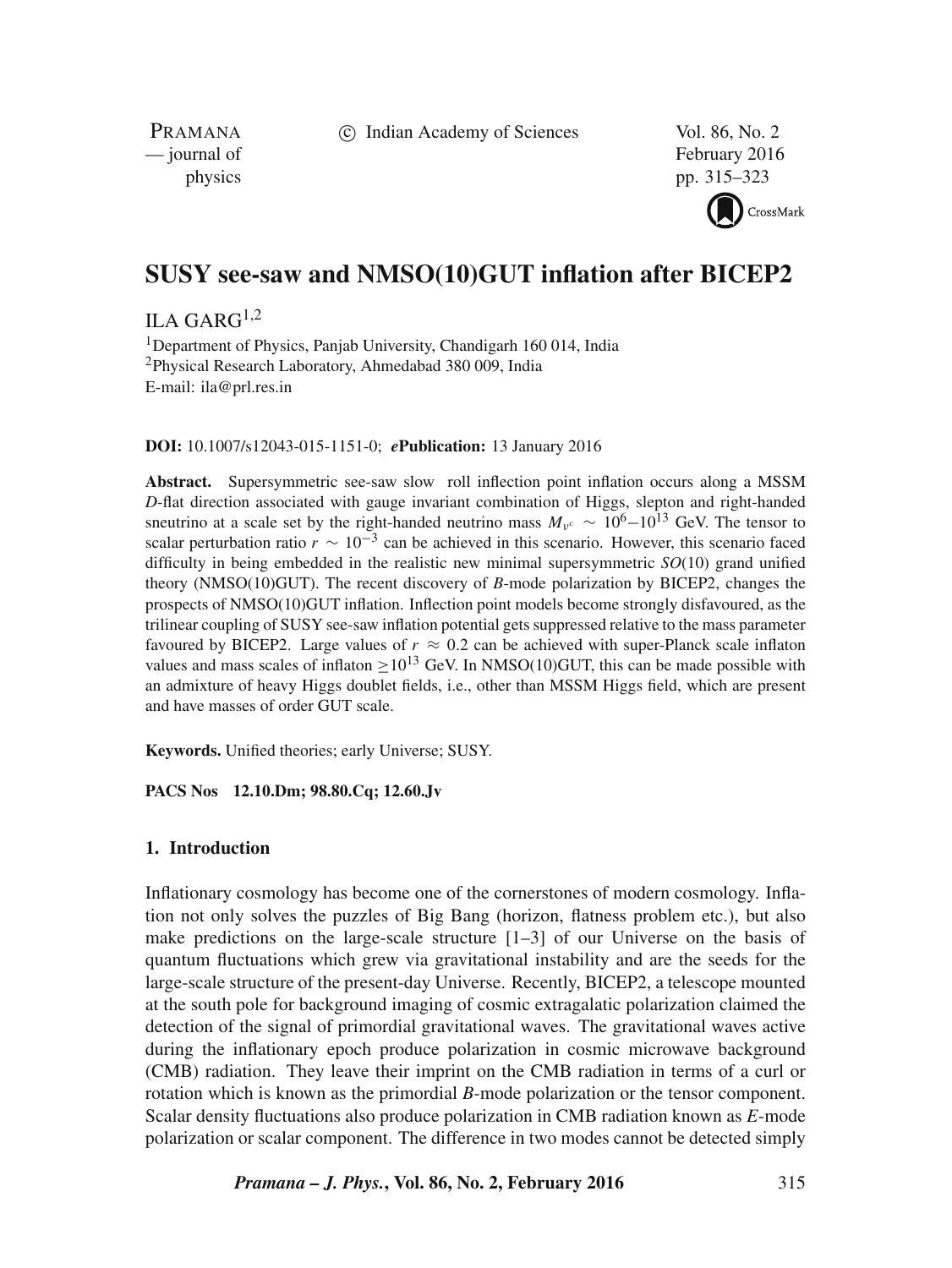*Ila Garg*

by looking at the variation of CMB temperature. Moreover, the *B*-mode is weaker than *E*-mode and thus difficult to detect. However, certain angles in polarization can be measured which allow one to distinguish between the two modes. The BICEP2 experiment claimed to measure this difference and has given their results in terms of tensor-to-scalar component ratio  $r = 0.2^{+0.07}_{-0.05}$  at  $3\sigma$  [4] level. They also discarded the possibility of  $r = 0$ at  $7\sigma$  level. The central value (0.2) of r is quite large as compared to the upper limits found by WMAP [5] and PLANCK [6]. If confirmed, then it would have been direct evidence of primordial inflation and quantum gravitational effects [7] because the large *B*-mode polarization they claim to have detected could only be due to primordial gravitational waves which were produced during inflation via quantum effects. However, doubts were raised regarding their treatment of contamination of polarization data by foreground dust and as of writing this article, the consensus is that this contamination has annulled the BICEP2 claim [8–10]. The BICEP2 claim has led to the realization among model builders that large values of r are definitely possible but at the same time it is stressed that to confirm the results of  $r$  detection, great scrutiny is required. If BICEP2 results are later confirmed, or even a somewhat smaller value of r in the range  $10^{-3}$ – $10^{-1}$  is detected, it will be a big blow to a large number of inflationary models and start a new era of modern cosmology.

In [11], we presented the conditions on NMSGUT superpotential parameters consistent with supersymmetric see-saw inflation (SSI) and results on inflation parameters compatible with fermion fits. Although we failed to achieve the required number of *e*-folds together with a viable fermion fit, the results in [11] did not include high-scale threshold corrections [12] which are crucial for determining the *SO*(10) Yukawas and hence the inflation parameters. For a non-zero value of *r*, from [13] we have

$$
V_0^{1/4} = \left(\frac{r}{0.1}\right)^{1/4} \times 2 \times 10^{16} \text{ GeV}.
$$
 (1)

Thus, the BICEP2 claim favours single-field inflation models at precisely the MSSM gauge coupling unification scale! Also the inflation takes place over a field interval  $\delta\phi \sim 5M_{\text{Pl}}$  [13,14]. Previously, almost all inflation models were designed to avoid such a large value of  $r$  as the results of the PLANCK Collaboration [6] seem compatible with  $r \ll 0.1$ . A large value of r changes the whole scenario of inflection point inflation models. For such a large-field digression one needs a steep potential rather than a flat potential. The condition found on the trilinear mass term tuning parameter ( $\Delta \approx 10^{-28}$  M<sup>2</sup> GeV<sup>-2</sup>) in [11] stops being a fine-tuning condition for  $M > 10^{13}$  GeV and the assumptions of our previous analysis break down. In this work, we derive new conditions for slow roll inflation with generic renormalizable potential and BICEP2 level large tensor scalar ratio. Then we revisit SSI in NMSGUT without any fine tuning of inflation potential and without making any assumption on the family index of matter fields in the inflaton LHN condensate.

# **2. Generic renormalizable inflation potential without fine tuning**

GUT scale inflation does not require fine-tuned flat potential and for inflaton mass  $>10^{13}$  GeV, the analysis of [11] does not hold. The general renormalizable inflationary potential is

$$
V(\phi) = M^2 \frac{\phi^2}{2} - \frac{Ah}{6\sqrt{3}} \phi^3 + h^4 \frac{\phi^4}{12}.
$$
 (2)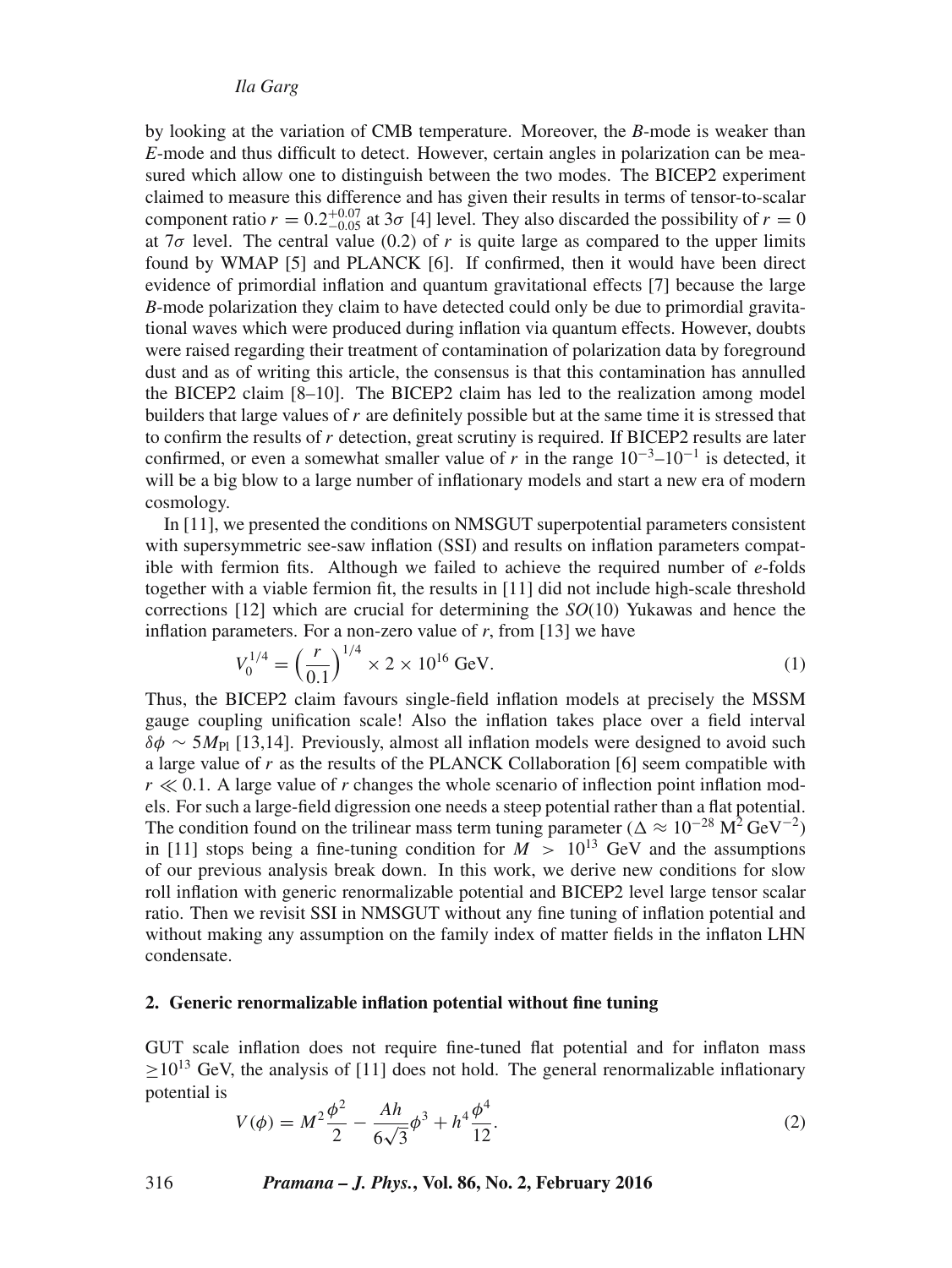Here *M*, *A*, *h* are real without loss of generality. Its dimensionless form

$$
\tilde{V} = \frac{V}{V_0} = \frac{x^2}{2} - \frac{\tilde{A}x^3}{6\sqrt{3}} + \frac{x^4}{12},\tag{3}
$$

where  $x = \phi/\phi_0$ ,  $V_0 = M^4/h^2$ ,  $\tilde{A} = A/M$  and  $\phi_0 = M/h$  is inflaton VEV, is more convenient for numerical work.

If  $\omega = M/hM_{\text{pl}}$ , then for a given potential the slow roll parameters  $\epsilon$  and  $\eta$  are given by

$$
\epsilon = \frac{\tilde{V}_x^2}{2\omega^2 \tilde{V}}; \quad \eta = \frac{\tilde{V}_{xx}}{\omega^2 \tilde{V}},\tag{4}
$$

where  $M_{\text{Pl}} = 2.43 \times 10^{18}$  GeV. The slow roll power spectrum  $P_R$ , spectral index  $n_s$  and tensor to scalar ratio  $r$  are given by

$$
P_R = \frac{\omega^4 h^2 \tilde{V}}{24\pi^2 \epsilon},\tag{5}
$$

$$
n_s = 1 + 2\eta - 6\epsilon; \quad r = 16\epsilon. \tag{6}
$$

The values given by PLANCK [6] are

$$
P_R = (2.1977 \pm 0.103) \times 10^{-9}; \quad n_s = 0.958 \pm 0.008 \tag{7}
$$

and BICEP2 value [4] for tensor-to-scalar ratio, r

$$
r = 0.2^{+0.07}_{-0.05}.\tag{8}
$$

The number of *e*-folds of inflation remaining when pivot scale crosses the horizon can be found from the equation of motion of inflaton field

$$
N = \omega^2 \int_{x_{\text{CMB}}}^{x_{\text{end}}} \frac{\tilde{V}}{\tilde{V}_x} dx.
$$
 (9)

Integrating this equation gives

$$
N = \frac{\omega^2}{128} \left( -3(\tilde{A}^2 - 16) \log(-3\tilde{A}x + 4x^2 + 12) - \frac{2\tilde{A}(3\tilde{A}^2 - 80) \tan^{-1} \left(\frac{3\tilde{A} - 8x}{\sqrt{192 - 9\tilde{A}^2}}\right)}{\sqrt{\frac{64}{3} - \tilde{A}^2}} + 8x(2x - \tilde{A}) \right) \Bigg|_{x_{\text{CMB}}}^{\text{lead}}.
$$
 (10)

Now we need to find the viable parameter values of  $M$ ,  $h$  and  $\tilde{A}$  to achieve values given in eq. (7) and  $N_{\text{e-folds}} \approx 50$ . The procedure we follow is:

- (1) Take some value of  $r$  and  $n_s$  in the allowed range given by eq. (7).
- (2) Calculate the value of  $\epsilon$  and  $\eta$  by eqs (6).

*Pramana – J. Phys.***, Vol. 86, No. 2, February 2016** 317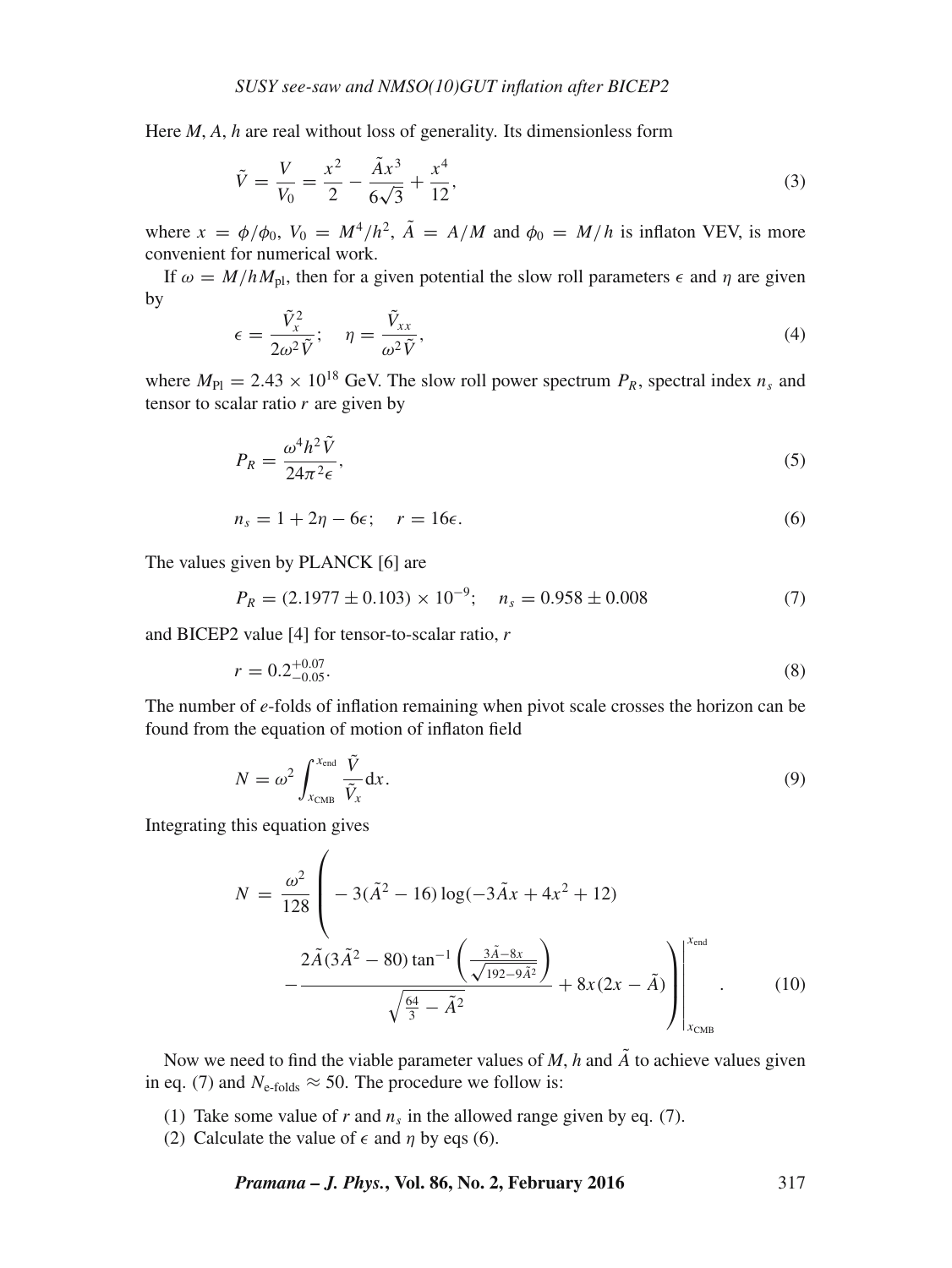- (3) Then define a ratio  $\theta = \eta/\epsilon$  and solve *x*. It gives one real root for *x* which we take as  $x<sub>CMB</sub>$  (note that it does not give real root for the whole range of values given in  $(7)$ ).
- (4) Then the field value ( $x_{\text{end}}$ ) is calculated from  $\eta \approx 0.8$ .
- (5) Throwing the values of *M*, *h*, *A*, we calculate the values of  $P_R$ ,  $V_0^{1/4}$  and  $N_{e\text{-folds}}$ .

In figures 1–4, we have shown contour plots between quartic coupling *h* and number of e-folds with contour lines bearing constant value of  $\omega$ . We have kept the value of  $r = 0.2$  fixed and three values of spectral index  $n<sub>s</sub> = 0.954, 0.958, 0.962$ . So each figure contains three contour plots. For each figure, we vary the trilinear term parameter  $\tilde{A}$  over the values (0.1, 0.01, 0.001, 0). We accepted only those values of *M* and *h* for which the value of  $P_R$  falls in the range (1.0947–1.3007) × 10<sup>-9</sup> and the value of  $V_0^{1/4}$ as given by eq. (1). By comparing figures 1 and 2, we see that parameter  $\tilde{A}$  has only a small effect: when we change  $\ddot{A}$  from 0.1 to 0.01, the plots shift a little bit towards higher values of  $N_{\text{CMB}}$ . However, reducing  $\tilde{A}$  further does not make any difference. For  $n_s = 0.962$ , we need  $h \sim 10^{-6.1}$  and  $\omega \approx 9$  to have  $N_{\text{e-folds}} \approx 50$ . This corresponds to an inflaton mass of order 10<sup>13.1</sup> GeV. For  $n_s = 0.958$ , to achieve  $N_{\text{e-folds}} \approx 50$ , we need smaller  $h (h \sim 10^{-6.35})$  and  $\omega \approx 15$ . For  $n_s = 0.954$ , the required quartic coupling is less than  $10^{-6.4}$  and  $\omega$  more than 20. These estimates thus provide a revised rule of



**Figure 1.** Plot of quartic coupling *h* and number of e-folds for different values of ω at the trilinear dimensionless parameter  $\ddot{A} = 0.1$ . The contour line bears the constant value of  $\omega$  and different colours of the contour represent a range for  $\omega$ . As we move towards higher values of  $\omega$  the number of e-folds increases and quartic coupling decreases.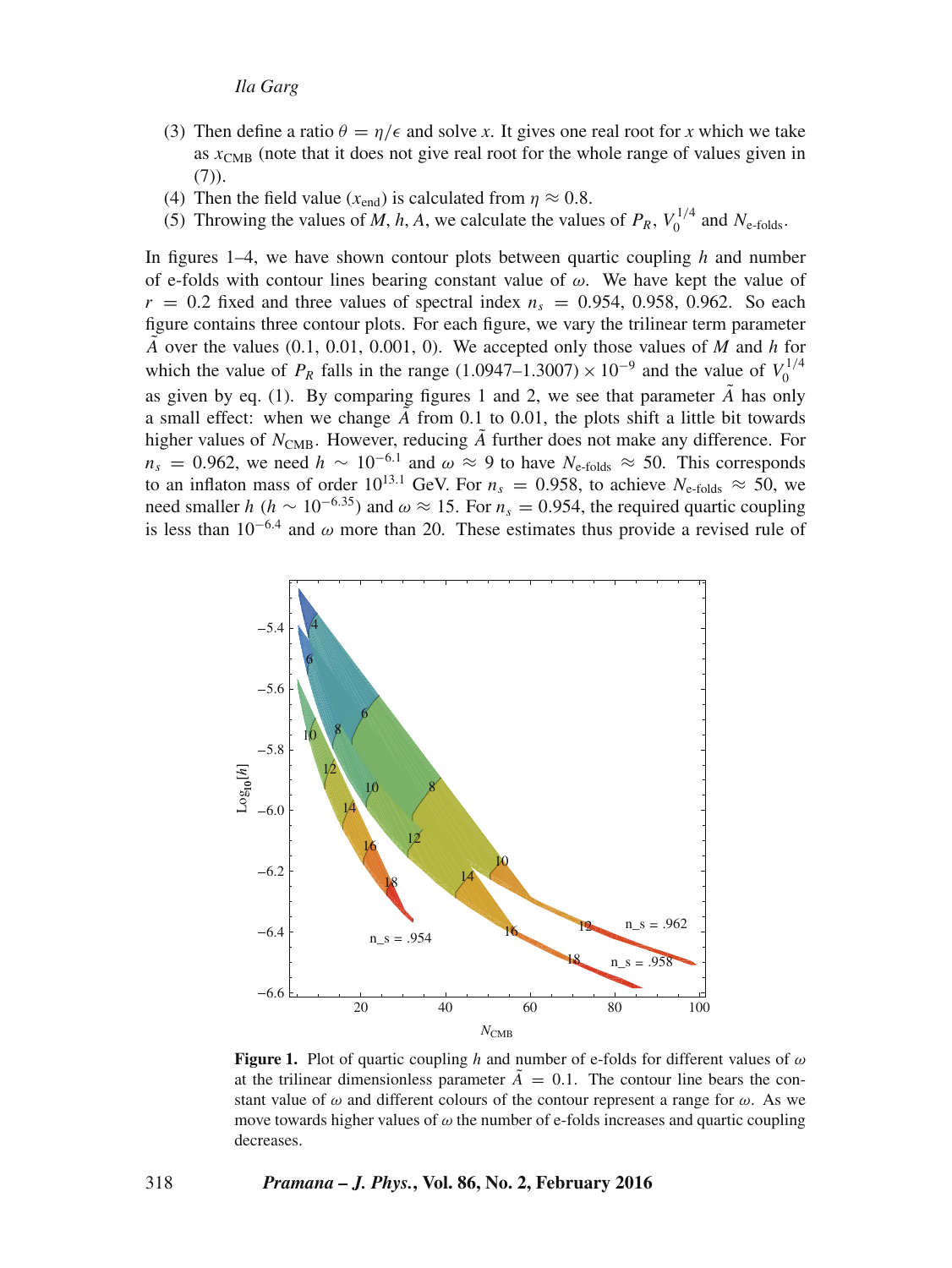

**Figure 2.** Same as figure 1 with  $\tilde{A} = 0.01$ .



**Figure 3.** Same as figure 1 with  $\tilde{A} = 0.001$ .

*Pramana – J. Phys.***, Vol. 86, No. 2, February 2016** 319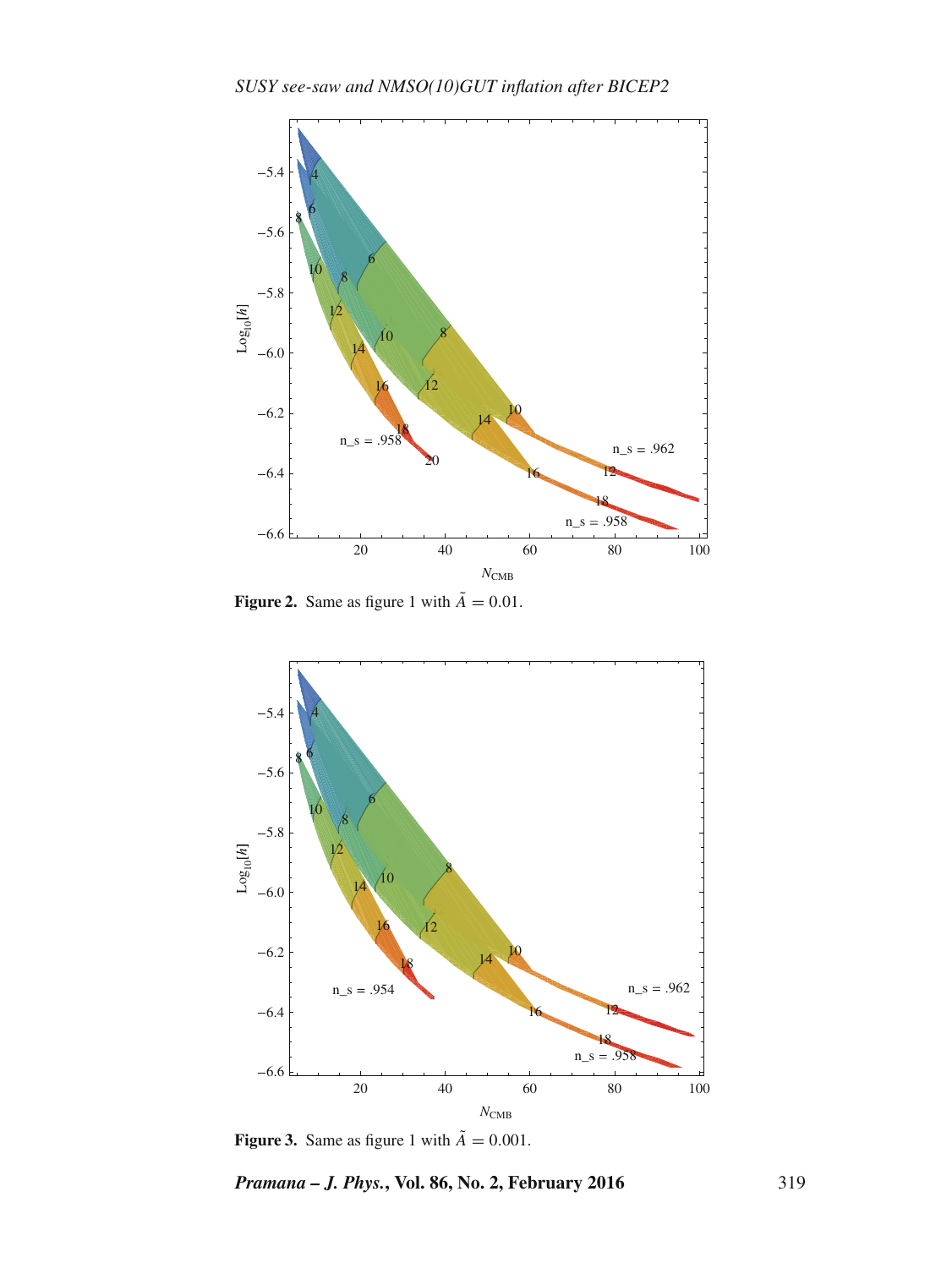*Ila Garg*



**Figure 4.** Same as figure 1 with  $\tilde{A} = 0$ .

thumb replacing the rule  $h^2 \sim 10^{-25}$  (M/GeV) derived earlier in the fine-tuned case [11]. Note that  $\omega$  is controlled by  $M/h$  so that for  $\omega \approx 20$ ,  $h \approx 10^{-6.35}$  corresponds to  $M \approx 10^{13.1}$  GeV and  $h^2/M \sim 10^{-26}$  GeV<sup>-1</sup>, which is about an order of magnitude smaller than for  $M \ll 10^{13}$  GeV.

### **3. NMSO(10)GUT inflation after BICEP2**

In [11], while embedding the SSI in NMSO(10)GUT [12,15], we assumed that only the light Higgs will contribute to inflaton flat direction so as to keep  $M \leq 10^{13}$  GeV. With M allowed to be large, the five heavy Higgs pair with GUT scale masses in the NMSGUT can also be allowed to contribute i.e., the strong condition that only the light Higgs corresponding to MSSM contributes to the inflaton condensate can be relaxed. So in this case, the heavy Higgs having masses  $O(10^{16}$  GEV) will control the mass of the inflaton. Also, no assumption on the family index for *s*-fermion components of inflaton is made. Our new ansatz for inflaton is

$$
\tilde{\overline{\nu}}_A = b_A \frac{\phi}{\sqrt{3}}; \quad \tilde{\nu}_A = c_A \frac{\phi}{\sqrt{3}}; \quad h_l = U_{lm} H_m = U_{lm} a_m \frac{\phi}{\sqrt{3}}.
$$
\n(11)

Here  $A = 1, 2, 3$  (family index) and l,  $m = 1-6$  (types of different Higgs). The parameters  $b_A$ ,  $c_A$  and  $a_m$  are complex numbers which decide the fraction each field contributes to the inflaton. From *D*-flatness condition we have

$$
\sum_{A} |c_A|^2 = \sum_{l} |a_l|^2 = \sum_{A} |b_A|^2 + \sum_{l} 2|U_{4l}a_l|^2.
$$
 (12)

320 *Pramana – J. Phys.***, Vol. 86, No. 2, February 2016**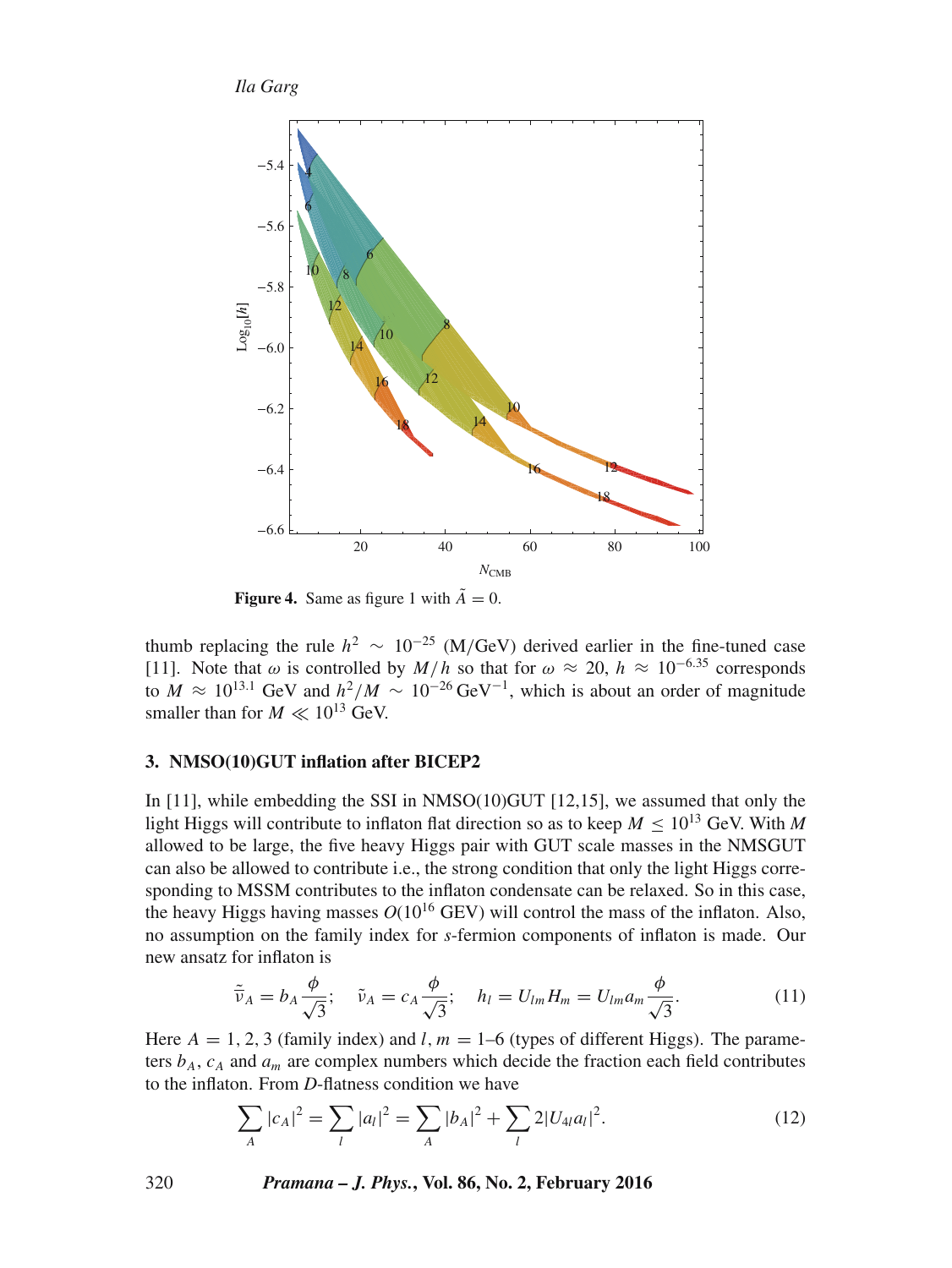To achieve canonically normalized kinetic term for inflaton field we need

$$
\sum_{A} |b_A|^2 + \sum_{A} |c_A|^2 + \sum_{l} |a_l|^2 = 1
$$
\n(13)

and this can be achieved in this scenario in the following way:

$$
\sum_{A} |b_A|^2 = \sum_{A} |c_A|^2 = \sum_{l} |a_m|^2 = \frac{1}{3}.
$$
 (14)

With  $\sum_l U_{4l} a_l = 0$ , now y<sup>v</sup> is replaced by this new matrix given by

$$
Z_{AB} = \tilde{h}_{AB} V_{1l} a_l - 2\sqrt{3} \tilde{f}_{AB} V_{2l} a_l - \tilde{g}_{AB} (V_{5l} a_l + i\sqrt{3} V_{6l} a_l). \tag{15}
$$

The inflation parameters are given by

$$
h^{2} = \frac{4}{3}(|b_{A}\tilde{h}_{AB}c_{B}|^{2} + 12|b_{A}\tilde{f}_{AB}c_{B}|^{2} + 4|b_{A}\tilde{g}_{AB}c_{B}|^{2} + |b_{A}Z_{AB}|^{2}
$$

$$
+ 4|b_{A}\tilde{f}_{AB}b_{B}|^{2} + |Z_{AB}c_{B}|^{2})
$$
(16)

$$
M^2 = \frac{32}{3} |\tilde{f}_{AB} b_B|^2 |\bar{\sigma}|^2 + \frac{2}{3} |a_l|^2 m_{H_l}^2
$$
 (17)

$$
A = \frac{16}{h} |c_A^* Z_{AB}^\dagger \tilde{f}_{BC} b_C \bar{\sigma}|. \tag{18}
$$

Now we throw the  $24 = 6(b_A) + 6(c_A) + 12(a_m)$  real numbers randomly along with 38 parameters of NMSGUT superpotential at  $M_X$  while fitting. The dimensionality of space in which our search engine will look for the solution is thus 62. The basic idea is that

**Table 1.** Inflation parameters along with parameters  $b_A$ ,  $c_A$ ,  $a_m$ . Note that  $|b_1|, |c_1|, |a_1| \approx 1$ , and the rest are very small.

| Inflation parameter                             | Value                                                                      |
|-------------------------------------------------|----------------------------------------------------------------------------|
| $\boldsymbol{M}$                                | 7.8826 $\times$ 10 <sup>13</sup> GeV                                       |
| h                                               | $1.7736 \times 10^{-5}$                                                    |
| $N_{\text{e-folds}}$                            | 0.73                                                                       |
| $\epsilon$                                      | $1.25 \times 10^{-2}$                                                      |
| $\eta$                                          | $1.85 \times 10^{-2}$                                                      |
| $n_{\rm s}$                                     | 0.962                                                                      |
| $P_R$                                           | $2.1977 \times 10^{-9}$                                                    |
| r                                               | 0.20                                                                       |
|                                                 | $1.277 \times 10^{-4}$                                                     |
| $\begin{array}{c} A_0 \\ V_0^{1/4} \end{array}$ | $2.1825 \times 10^{16}$ GeV                                                |
| $\omega$                                        | 1.82                                                                       |
| $ a_m $                                         | $0.999, 4.295 \times 10^{-2}, 6.287 \times 10^{-4}, 3.049 \times 10^{-4},$ |
|                                                 | $2.752 \times 10^{-4}$ , 5.439 $\times 10^{-5}$                            |
| $ b_A $                                         | 0.999, $3.601 \times 10^{-2}$ , $4.119 \times 10^{-3}$                     |
| $ c_A $                                         | $0.999, 4.325 \times 10^{-2}, 3.209 \times 10^{-3}$                        |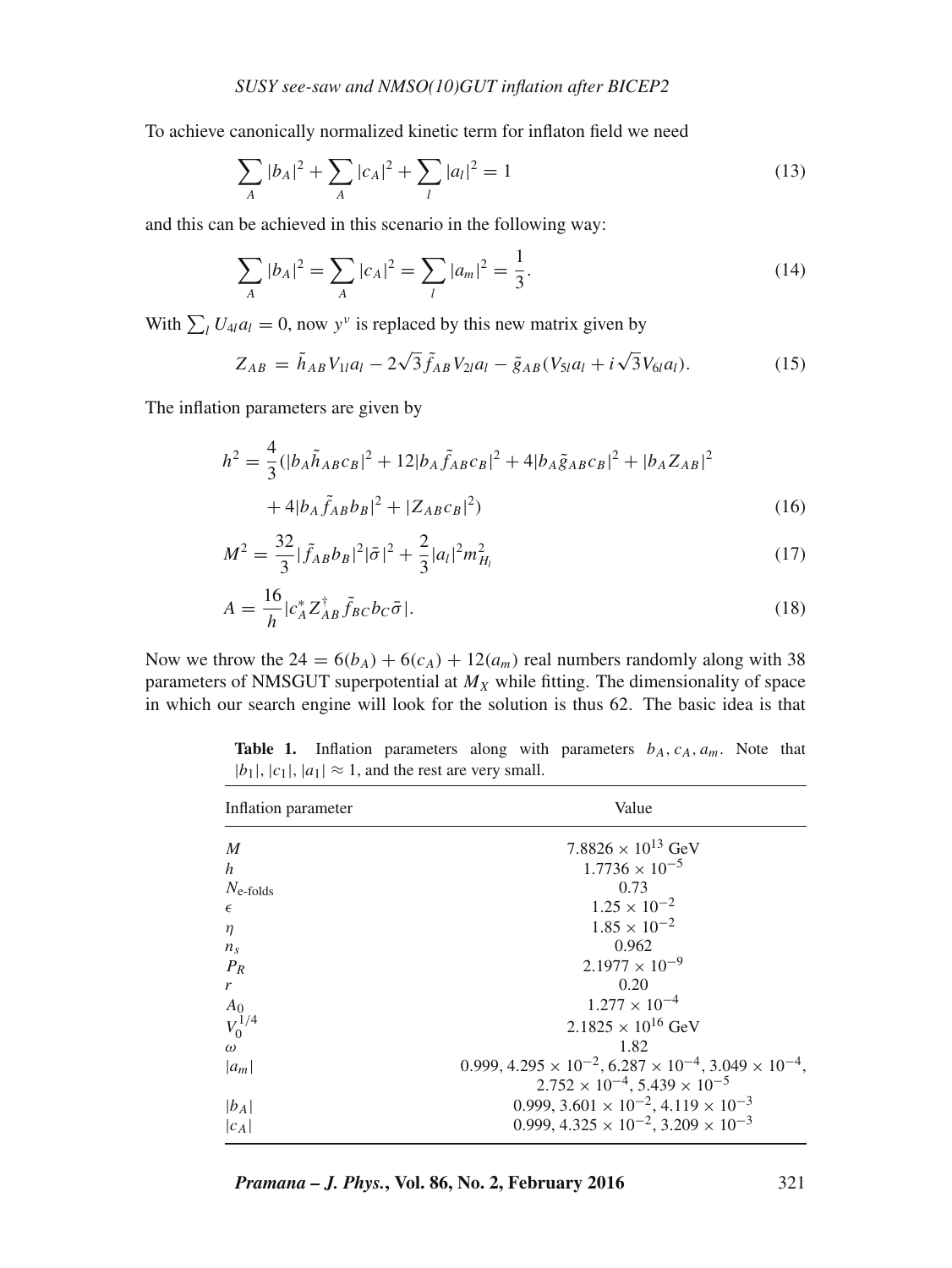# *Ila Garg*

there can be an interplay between  $b_A$ ,  $c_A$ ,  $a_m$  and *SO*(10) Yukawas  $h_{AB}$ ,  $f_{AB}$ ,  $g_{AB}$  such that they can give us small quartic coupling  $h \sim 10^{-6.1}$  or less required for 50 e-folds along with fermion fitting. Also, the mass of inflaton of  $O(10^{13} \text{ GeV})$  can be achieved with heavy Higgs fields of GUT scale masses. An important point worth mentioning is that GUT scale threshold corrections [12] which lower the required *SO*(10) Yukawas so much that the proton decay rate  $\Gamma_{\text{dS}}^{\Delta B \neq 0}$  is suppressed to less than  $10^{-34}$  y<sup>-1</sup> will also control the quartic coupling  $h \sim 10^{-6.3}$ . In this way NMSGUT may connect the baryon stability with the primordial inflation. In table 1, we quote the inflation parameters which are compatible with fermion fit. We are able to achieve the quartic coupling value  $h = 1.77 \times 10^{-5}$  and approximately just one e-fold. Note that this is an improvement over [11] by a factor of  $10<sup>4</sup>$ . The quartic coupling as well as the mass of inflaton are somewhat larger than required for successful inflation. The value of  $\omega \approx 2$ ) achieved is still smaller than required. The rest of the parameters are in an acceptable range.

## **4. Conclusion and discussions**

Our reconsideration of the embedding of SSI in the NMSGUT to favour the possibility of a GUT scale inflaton energy density during inflation, as claimed by the BICEP2, shows that although tuning between trilinear and mass terms is no longer required, the SSI rule of thumb  $h^2 \text{GeV}/M \sim 10^{-25}$  is only slightly modified to  $h^2 \text{GeV}/M \sim 10^{-26}$ . Super-Planckian VEV defined in terms of parameter  $\omega = \phi_0/M_{\rm pl} \sim 15$  is required to achieve sufficient e-folds. Achieving enough *e*-folds during inflation requires  $\hat{h} \sim 10^{-6.35}$  and thus  $M \sim 10^{13.3}$ . In NMSGUT fits, we achieve  $M = 10^{13.0-13.2}$  GeV but  $h^2 \sim 10^{-12.2}$ 10−12.<sup>7</sup> seems harder to achieve but not impossible. To search in such a high-dimensional parameter space, one needs patience for running of code which can take months to yield an acceptable answer. However, improved numerical methods may improve the situation in the future. For such a large value of inflaton mass, the trilinear term comes out very small and plays a minor role. Thus, one can even drop that term from inflation potential. The BICEP2 results favour inflation at GUT scale and if BICEP2 results stand scrutiny then NMSGUT can be a desirable candidate to explain inflation. If (as seems likely at the time of going to press in 2015) the BICEP2 results fall by the wayside and  $r \ll 0.1$ , then a smaller value of  $M$  will be required: which is also achievable in the NMSGUT. Thus, the NMSGUT may well be compatible with a high inflaton mass in the range  $10^{12.5}$ -10<sup>13.5</sup> GeV. Further detailed studies with improved numerical methods on the theoretical side and of course better determinations of the tensor-to-scalar ratio are required.

#### **Acknowledgements**

This work was done in collaboration with C S Aulakh and is a part of the author's Ph.D. thesis [16].

### **References**

- [1] S W Hawking, *Phys. Lett. B* **115**, 295 (1982)
- [2] A A Starobinsky, *Phys. Lett. B* **117**, 175 (1982)